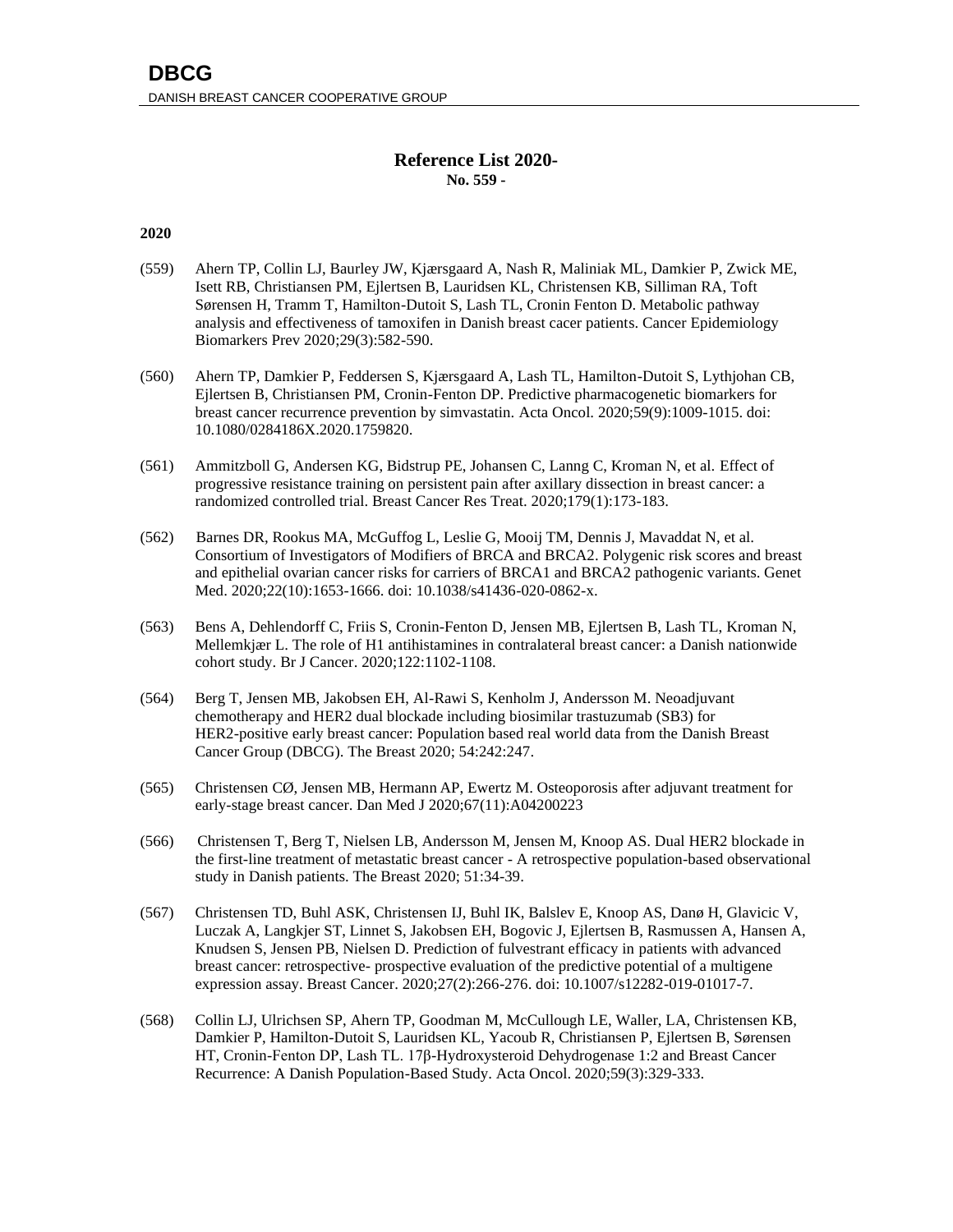- (569) Falstie-Jensen, AM, Esen, BÖ, Kjærsgaard, A, Lorenzen, EL, Jensen, JD, Reinertsen, KV, Dekkers, OM, Ewertz, M, Cronin-Fenton, DP. Incidence of hypothyroidism after treatment for breast cancer—a Danish matched cohort study. Breast Cancer Research 2020;22(1):106.
- (570) Feng H, Gusev A, Pasaniuc B, Wu L, Long J, Abu-Full Z, Aittomäki K, et al Transcriptome-wide association study of breast cancer risk by estrogen-receptor status. Genet Epidemiol. 2020;44(5):442-468.
- (571) Finnegan R, Lorenzen EL, Dowling J, Jensen I, Berg M, Thomsen MS, Delaney GP, Koh ES, Thwaites D, Brink C, Offersen BV, Holloway L. Analysis of cardiac substructure dose in a large, multi-centre danish breast cancer cohort (the DBCG HYPO trial): Trends and predictive modelling. Radiother Oncol. 2020;153:130-138.
- (572) Hauerslev KR, Madsen AH, Overgaard J, Damsgaard TE, Christiansen P. Long-term follow-up on shollder and arm morbidity in patients treated for early breast cancer. Acta Oncol 2020; 59: 851-58. doi 10.1080/0284186X.2020.1745269.
- (573) Heeg, E, Jensen, MB, Mureau, MAM, Ejlertsen, B, Tollenaar, RAEM, Christiansen, PM, Vrancken Peeters, MTFD. Breast-contour preserving procedures for early-stage breast cancer: a population-based study of the trends, variation in practice and predictive characteristics in Denmark and the Netherlands. Breast Cancer Research and Treatment 2020;182(3):709-718.
- (574) Heeg E, Jensen MB, [Hölmich](https://bjssjournals.onlinelibrary.wiley.com/action/doSearch?ContribAuthorStored=H%C3%B6lmich%2C+L+R) LR, [Bodilsen](https://bjssjournals.onlinelibrary.wiley.com/action/doSearch?ContribAuthorStored=Bodilsen%2C+A) A, [Tollenaar](https://bjssjournals.onlinelibrary.wiley.com/action/doSearch?ContribAuthorStored=Tollenaar%2C+R+A+E+M) RAEM, [Lænkholm](https://bjssjournals.onlinelibrary.wiley.com/action/doSearch?ContribAuthorStored=L%C3%A6nkholm%2C+A+V) AV, Offersen BV, Ejlertsen B, Mureau MAM, Christiansen PM. Rates of re‐excision and conversion to mastectomy after breast-conserving surgery with or without oncoplastic surgery: a nationwide population‐based study. BJS 2020;107(13):1762-72.
- (575) Jensen M, Lænkholm A, Balslev E, Buckingham W, Ferree S, Glavicic V, Jensen JD, Knoop AS, Mouridsen HT, Nielsen D, Nielsen TO, Ejlertsen B. The Prosigna 50-gene profile and responsiveness to adjuvant anthracycline-based chemotherapy in high-risk breast cancer patients. npj Breast Cancer 2020. doi: [10.1038/s41523-020-0148-0](https://dx.doi.org/10.1038%2Fs41523-020-0148-0)
- (576) Kanstrup C, Teilum D, Rejnmark L, Bigaard JV, Eiken P, Kroman N, et al. 25-Hydroxyvitamin D at time of breast cancer diagnosis and breast cancer survival. Breast Cancer Res Treat. 2020;179(3):699-708.
- (577) Lorenzen EL, Rehammar CJ, Jensen MB, Ewertz M, Brink C. Radiation-induced risk of ischemic heart disease following breast cancer radiotherapy in Denmark, 1977-2005. Radiother Oncol. 2020;152:103-110.
- (578) Lænkholm A, Jensen MB, Eriksen JO, Roslind A, Buckingham W, Ferree S, Nielsen TO, Ejlertsen B. Population-based study of Prosigna-PAM50 and outcome among postmenopausal women with estrogen receptor positive and HER2 normal operable invasive lobular and ductal breast cancer. Clinical Breast Cancer 2020;20(4):e423-e432.
- (579) Mejdahl MK, Wohlfahrt J, Holm M, Knoop AS, Tjønneland A, Melbye M, Kroman N, Balslev E. Synchronous bilateral breast cancer: a nationwide study on histopathology and etiology. Breast Cancer Res Treat 2020;182(1):229-238.
- (580) Milo MLH, Offersen BV, Bechmann T, Diederichsen ACP, Hansen CR, Holtved E, Josipovic M, Lörincz T, Maraldo MV, Nielsen MH, Nordsmark M, Nyström PW, Pøhl M, Rose HK, Schytte T, Yates ES, Lorenzen EL. Delineation of whole heart and substructures in thoracic radiation therapy: National guidelines and contouring atlas by the Danish Multidisciplinary Cancer Groups. Radiother Oncol. 2020;150:121-127.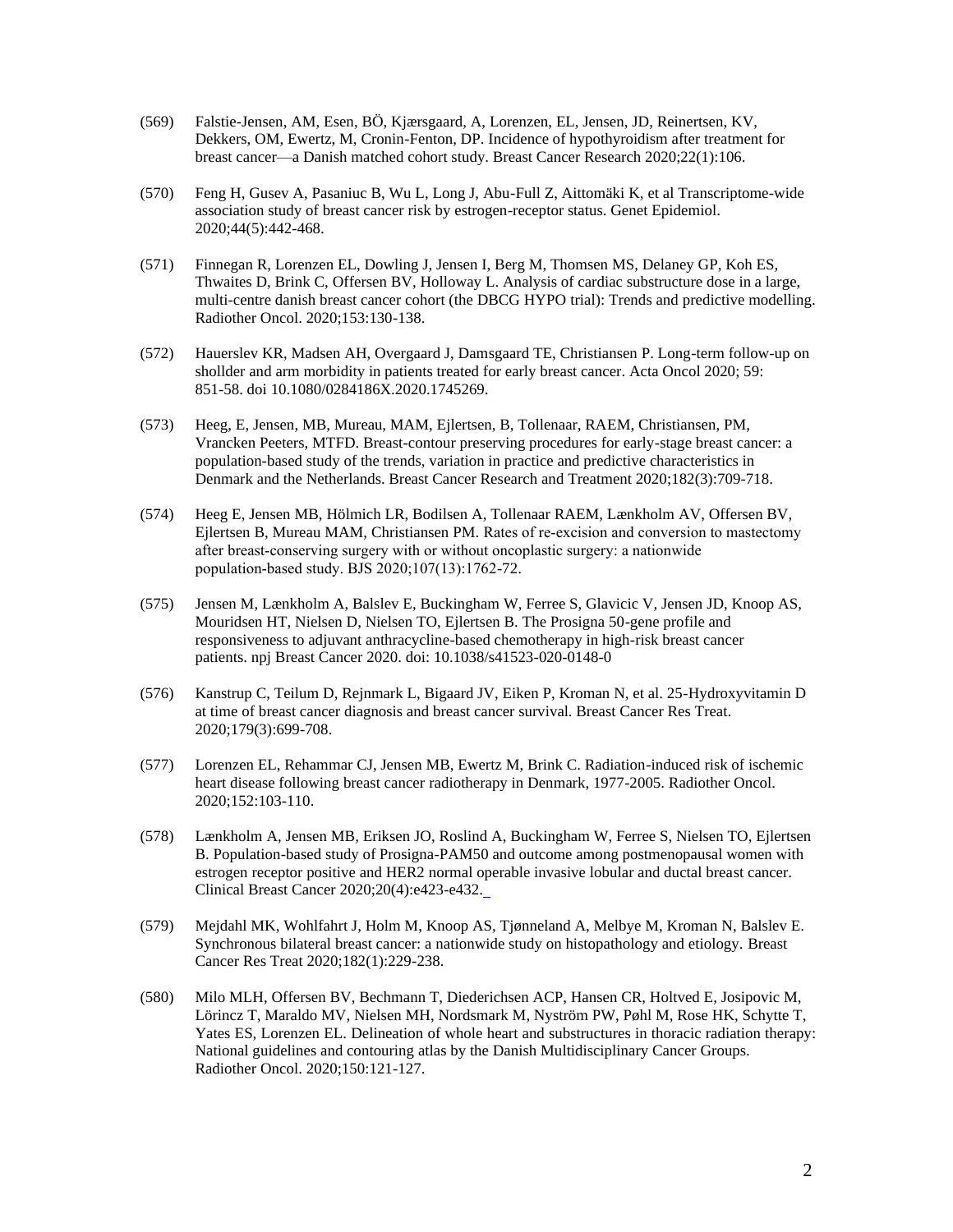- (581) Munck F, Clausen EW, Balslev E, Kroman N, Tvedskov TF, Holm-Rasmussen EV. Multicentre study of the risk of invasive cancer and use of sentinel node biopsy in women with a preoperative diagnosis of ductal carcinoma in situ. Br J Surg. 2020;107(1):96-102.
- (582) Møller T, Andersen C, Lillelund C, Bloomquist K, Christensen KB, Ejlertsen B, Tuxen M, Oturai P, Breitenstein U, Kolind C, Travis P, Bjerg T, Rørth M, Adamsen L. Physical deterioration and adaptive recovery in physically inactive breast cancer patients during adjuvant chemotherapy: a randomised controlled trial. Sci Rep. 2020;10(1):9710. doi: 10.1038/s41598-020-66513-9.
- (583) Olafsdottir EJ, Borg A, Jensen MB, Gerdes A-M, Johansson ALV, Barkardottir RB, [Johannsson](javascript:;) OT, Ejlertsen B, [Sønderstrup](javascript:;) IMH, [Hovig](javascript:;) E, [Lænkholm](javascript:;) AV[, Hansen](javascript:;) TvO[, Olafsdottir](javascript:;) GH, [Rossing](javascript:;) [M,](https://www.nature.com/articles/s41416-020-01056-4.#Aff13) [Jonasson](javascript:;) JG, [Sigurdsson](javascript:;) S, [Loman](javascript:;) N[, Nilsson](javascript:;) MP, [Narod](javascript:;) SA, Tryggvadottir, L. Breast cancer survival in Nordic BRCA2 mutation carriers—unconventional association with oestrogen receptor status. British Journal of Cancer 2020; 123:1608-1615.
- (584) Offersen BV, Alsner J, Nielsen HM, Jakobsen EH, Nielsen MH, Krause M, Stenbygaard L, Mjaaland I, Schreiber A, Kasti UM, Overgaard J; Danish Breast Cancer Group Radiation Therapy Committee. Hypofractionated Versus Standard Fractionated Radiotherapy in Patients With Early Breast Cancer or Ductal Carcinoma In Situ in a Randomized Phase III Trial: The DBCG HYPO Trial. J Clin Oncol 2020;38(31):3615-3625.
- (585) Patel VL, Busch EL, Friebel TM, Cronin A, Leslie G, McGuffog L, Adlard J, et al. Association of Genomic Domains in *BRCA1* and *BRCA2* with Prostate Cancer Risk and Aggressiveness. Cancer Res. 2020;80(3):624-638.
- (586) Poikonen-Saksela P, Lindman H, Sverrisdottir A, Edlund P, Villman K, Tennvall Nittby L, Cold S, Bechmann T, Stenbygaard L, Ejlertsen B, Andersson M, Blomqvist C, Bergh J, Ahlgren J. Leukocyte nadir as a predictive factor for efficacy of adjuvant chemotherapy in breast cancer. Results from the prospective trial SBG 2000-1. Acta Oncol. 2020;59(7):825-832. doi: 10.1080/0284186X.2020.1757149.
- (587) Poulsen PR, Thomsen MS, Hansen R, Worm E, Spejlborg H, Offersen B. Fully automated detection of heart irradiation in cine MV images acquired during breast cancer radiotherapy. Radiother Oncol 2020;152:189-195.
- (588) Rose M, [Svensson](https://www.clinicalkey.com/#!/search/Svensson%20Henry/%7B%22type%22:%22author%22%7D) H, [Handler](https://www.clinicalkey.com/#!/search/Handler%20J%C3%BCrgen/%7B%22type%22:%22author%22%7D) J, Hoyer U, Ringberg A, Manjer J. Patient-reported outcome after oncoplastic breast surgery compared with conventional breast-conserving surgery in breast cancer. [Breast Cancer Res Treat.](https://link.springer.com/journal/10549) 2020;180:247–256.
- (589) Saltbæk L, Horsboel TA, Offersen BV, Andersson M, Friberg AS, Skriver SK, Bidstrup PE, Overgaard J, Johansen C, Dalton SO. Patterns in detection of recurrence among patients treated for breast cancer. Breast Cancer Res Treat. 2020;184(2):365-373.
- (590) Silvestri V, Leslie G, Barnes DR; CIMBA Group, Agnarsson BA, Aittomäki K, et al. Characterization of the Cancer Spectrum in Men With Germline BRCA1 and BRCA2 Pathogenic Variants: Results From the Consortium of Investigators of Modifiers of BRCA1/2 (CIMBA). JAMA Oncol. 2020; 6(8):1218-1230.
- (591) Skriver SK, Jensen MB, Knoop AS, Ejlertsen B, Laenkholm AV. Tumour-infiltrating lymphocytes and response to neoadjuvant letrozole in patients with early oestrogen receptor-positive breast cancer: analysis from a nationwide phase II DBCG trial. Breast Cancer Res 2020;22(1):46. <https://doi.org/10.1186/s13058-020-01285-8>
- (592) Skriver SK, Jensen MB, Eriksen J-O, Ahlborn LB, Knoop AS, Rossing M, Ejlertsen B, Laenkholm AV. Induction of PIK3CA alterations during neoadjuvant letrozole may improve outcome in postmenopausal breast cancer patients. [Breast Cancer Res Treat](file:///C:/Users/bejl0001/AppData/Local/Microsoft/Windows/INetCache/Content.Outlook/YJL57IAV/Breast%20Cancer%20Res%20Treat) 2020; 184:123-133.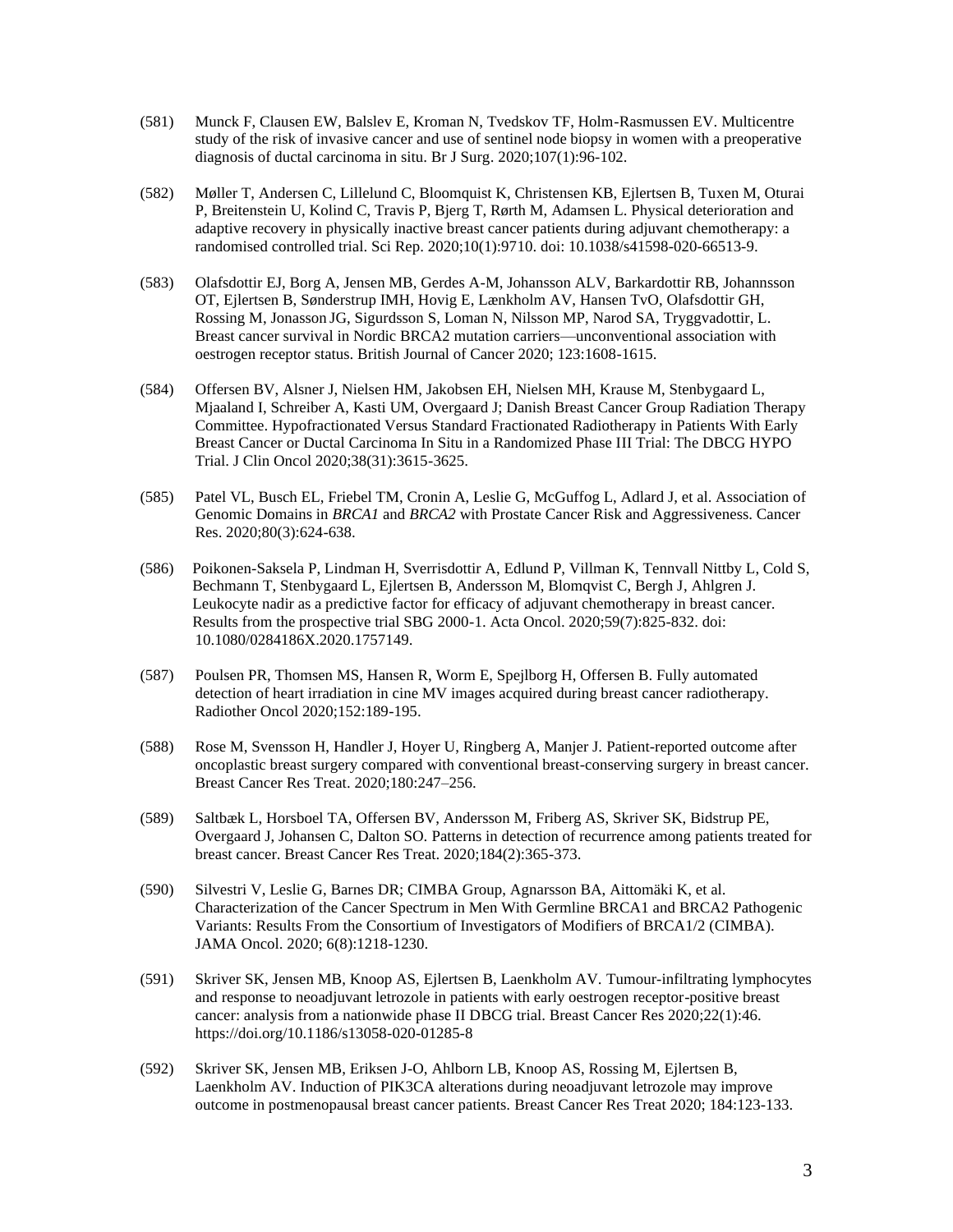- (593) Zarrizi R, Higgs MR, Voßgröne K, Rossing M, Bertelsen B, Bose M, Kousholt AN, Rösner H, Network TC, Ejlertsen B, Stewart GS, Nielsen FC, Sørensen CS. Germline RBBP8 variants associated with early-onset breast cancer compromise replication fork stability. J Clin Invest. 2020;130(8):4069-4080. doi:10.1172/JCI127521.
- (594) Zøylner IA, Kirkegaard P, Christiansen PM, Lomborg K. Patient involvement in the development of the Danish surgical breast cancer patient pathway – An action research project. Action Research 2020; doi. 10.1177/147650320960819.
- (595) Verholt AB, Foss ACH, Christiansen P, Lietzen LW. Non-surgically treated older women with operable early breast cancer in Denmark. Dan Med J 2020;67(11): A04200226.
- (596) Vogsen M, Bille C, Jylling AMB, Jensen MB, Ewertz, M. Adherence to treatment guidelines and survival in older women with early-stage breast cancer in Denmark 2008–2012. Acta Oncol 2020; 59(7):741-747.

## **2021**

- (597) Bose M, Benada J, Thatte JV, Kinalis S, Ejlertsen B, Nielsen FC, Sørensen CS, Rossing M. A catalog of curated breast cancer genes. Breast Cancer Res Treat. 2021; doi: 10.1007/s10549-021-06441-y. Epub ahead of print.
- (598) Burstein HJ, Curigliano G, Thürlimann B, Weber WP, Poortmans P, Regan MM, Senn HJ, Winer EP, Gnant M; Panelists of the St Gallen Consensus Conference. Customizing local and systemic therapies for women with early breast cancer: the St. Gallen International Consensus Guidelines for treatment of early breast cancer 2021. Ann Oncol. 2021;32(10):1216-1235.
- (599) Celik A, Berg T, Knoop AS, Andersson M. Targeted treatment of HER2-positive metastatic breast cancer improves prognosis significantly. Ugeskr Laeger. 2021;183(26):V12200938. PMID: 34219638.
- (600) Chan A, Moy B, Mansi J, Ejlertsen B, Holmes FA, Chia S, Iwata H, Gnant M, Loibl S, Barrios CH, Somali I, Smichkoska S, Martinez N, Alonso MG, Link JS, Mayer IA, Cold S, Murillo SM, Senecal F, Inoue K, Ruiz-Borrego M, Hui R, Denduluri N, Patt D, Rugo HS, Johnston SRD, Bryce R, Zhang B, Xu F, Wong A, Martin M; ExteNET Study Group. Final Efficacy Results of Neratinib in HER2-positive Hormone Receptor-positive Early-stage Breast Cancer From the Phase III ExteNET Trial. Clin Breast Cancer. 2021;21(1):80-91.e7.
- (601) Collin LJ, Cronin-Fenton D, Ahern TP, Goodman M, McCullough LE, Waller LA, Kjærsgaard A, Damkier P, Christiansen P, Ejlertsen B, Jensen MB, Sorensen HT, Lash, TL. Early discontinuation of endocrine therapy and recurrence of breast cancer among premenopausal women. Clinical Cancer Research 2021;27(5):1421-1428.
- (602) Early Breast Cancer Trialists' Collaborative group (EBCTCG). Trastuzumab for early-stage, HER2-positive breast cancer: a meta-analysis of 13 864 women in seven randomised trials. Lancet Oncol. 2021;22(8):1139-1150.
- (603) Hjorth CF, Damkier P, Ejlertsen B, Lash T, Sørensen HT, Cronin-Fenton D. Socioeconomic position and prognosis in premenopausal breast cancer: a population-based cohort study in Denmark. BMC Med. 2021;19(1):235. doi: 10.1186/s12916-021-02108-z.
- (604) Hurvitz SA, McAndrew NP, Bardia A, Press MF, Pegram M, Crown JP, Fasching PA, Ejlertsen B, Yang EH, Glaspy JA, Slamon DJ. A careful reassessment of anthracycline use in curable breast cancer. NPJ Breast Cancer. 2021;7(1):134. doi: 10.1038/s41523-021-00342-5.